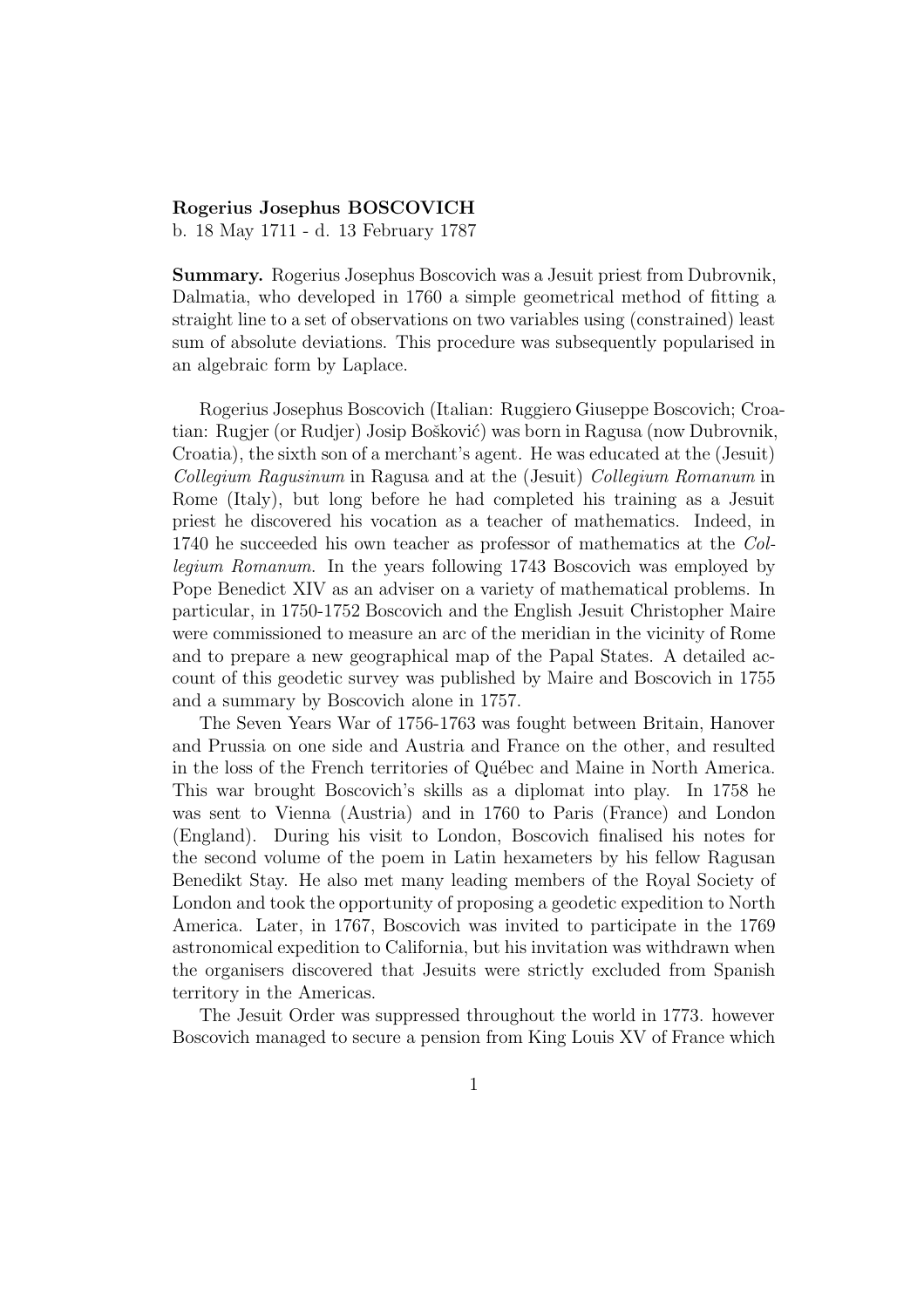lasted until his death in Milan (Italy) in 1787.

Boscovich made significant contributions to a wide range of scientific disciplines, his principal contribution being the first modern treatise on the atomic theory of matter. For detailed discussions of his scientific work, see Bursill-Hall (1994) and Whyte (1961). Here we shall be concerned with Boscovich's development of the first *objective* procedure for fitting a linear relationship to a set of observations. [The earlier procedure of Tobias Mayer is not objective as the classification of the observations into groups clearly depends on the criterion employed in their classification.]

The fundamental mathematical problem which Boscovich addressed in his section of Maire and Boscovich (1755, pp. 497-503; 1770, pp. 479-484), in Boscovich (1757, pp. 391-392; 1961, pp. 88-93) and in his notes to Stay (1760, pp. 420-425; 1770, pp. 501-510) was that of determining the values of the coefficients  $a$  and  $b$  which best fit  $n$  equations of the form

$$
y_i = a + bx_i \quad i = 1, 2, \dots, n
$$

The problem explicitly addressed by Boscovich in his 1755 and 1757 studies concerned his attempt to reconcile the ten distinct values  $b_{ij}$  =  $(y_i - y_j)/(x_i - x_j)$  which he had obtained for the slope coefficient by solving the  $n = 5$  equations two at a time. In 1755 Boscovich had no firm idea of what to do with these ten values. He first took an unweighted average of all ten values, and then an average of the eight values which remained after he had deleted the two with smallest denominators. However, in 1757 he formulated the principle that the values of  $a$  and  $b$  should be chosen in such a way that the errors

$$
e_i = y_i - a - bx_i \quad i = 1, 2, \dots, n
$$

should sum to zero and have minimum absolute sum.

From the adding-up condition,  $\sum e_i = 0$ , we find that a is related to b by  $a = \bar{y} - b\bar{x}$  where  $\bar{x} = \sum x_i/n$  and  $\bar{y} = \sum y_i/n$ . Substituting this expression into the optimality condition, we find that we have to minimise  $\sum |(y_i - \bar{y}) - b(x_i - \bar{x})|$ , that is, we have to find the weighted median of the ratios  $b_i^* = (y_i - \bar{y})/(x_i - \bar{x})$   $i = 1, 2, ..., n$ .

Boscovich did not explain how this problem could be solved in his 1757 summary but merely gave the results of the calculations. However, in his commentary to Stay's poem he showed how the ratios may be calculated and arranged in decreasing order by means of a geometrical procedure. This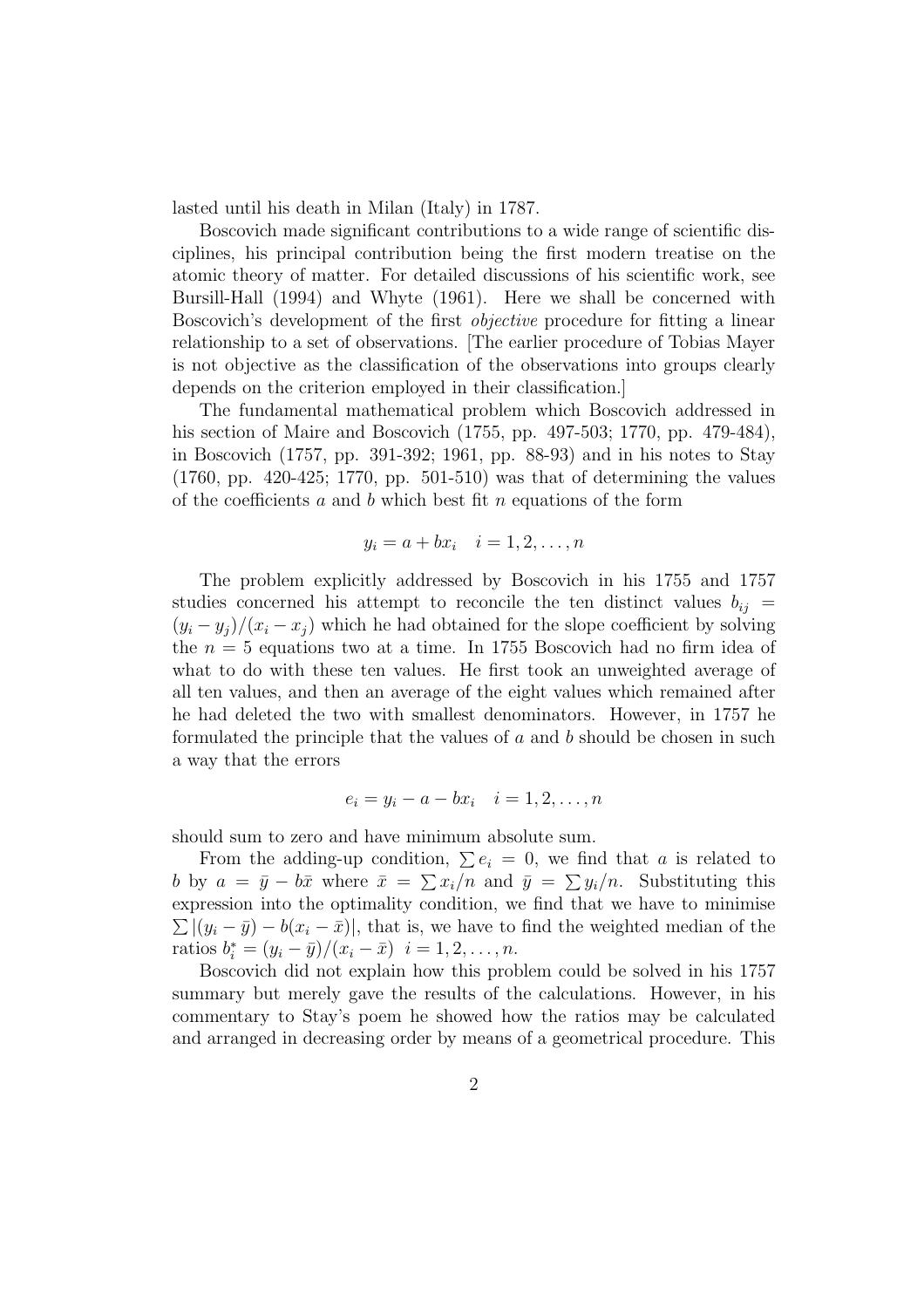geometrical procedure takes the form of a cartesian diagram with axes  $x = 0$ and  $y = 0$  in which the *n* points  $(x_i, y_i)$   $i = 1, 2, ..., n$  have been plotted together with a movable line. This movable line starts in the vertical position  $x = \bar{x}$  and rotates in a clockwise direction about the centroid  $(\bar{x}, \bar{y})$ . As it moves, the line passes through each of the  $n$  points in turn and identifies the successive ratios in decreasing order. The weighted median of these ratios, and hence the minimal value of the absolute error function  $\sum |e_i|$ , is identified by evaluating the cumulative sum of the weights  $|x_i - \bar{x}|$   $i = 1, 2, \ldots, n$  in the order determined by the moving line, and choosing the point for which this cumulative sum first equals or exceeds one-half of the sum of all  $n$  such terms.

Boscovich's use of geometrical terminology in this context was disapprobated by Laplace (q.v.) who translated his procedure into an algebraic format in 1793. Nevertheless, it should be noted that Boscovich probably obtained the ideas embodied in his solution procedure from a geometrical diagram of this type. the restricted variant of this procedure discussed by Boscovich and Laplace was subsequently generalised to any number of explanatory variables (with or without the adding-up constraint) by Gauss (q.v.) in 1809. However, Gauss seems to have made no further use of the procedure after that date. See Farebrother (1987) for an account of the later history of this  $L_1$ procedure (subsequently renamed the method of situation by Laplace) and the closely related minimax absolute error or  $L_{\infty}$  procedure. More recently, the  $L_1$  procedure has served as the basis of a wide class of robust fitting procedures.

Boscovich has been severely criticised by later writers for choosing to publish some of his original scientific work in the notes to Stay's poem. Even if we allow that he could write in Latin with ease, it seems inconceivable that he should have chosen to devote so much of his spare time to writing a detailed commentary on a poem in Latin hexameters. However, this is precisely what he did choose to do. Further, it seems reasonable to conjecture that Boscovich would have thought that this manner of spending his leisure time compared very favourably with that employed by his wealthier contemporaries (not to mention present-day statisticians).